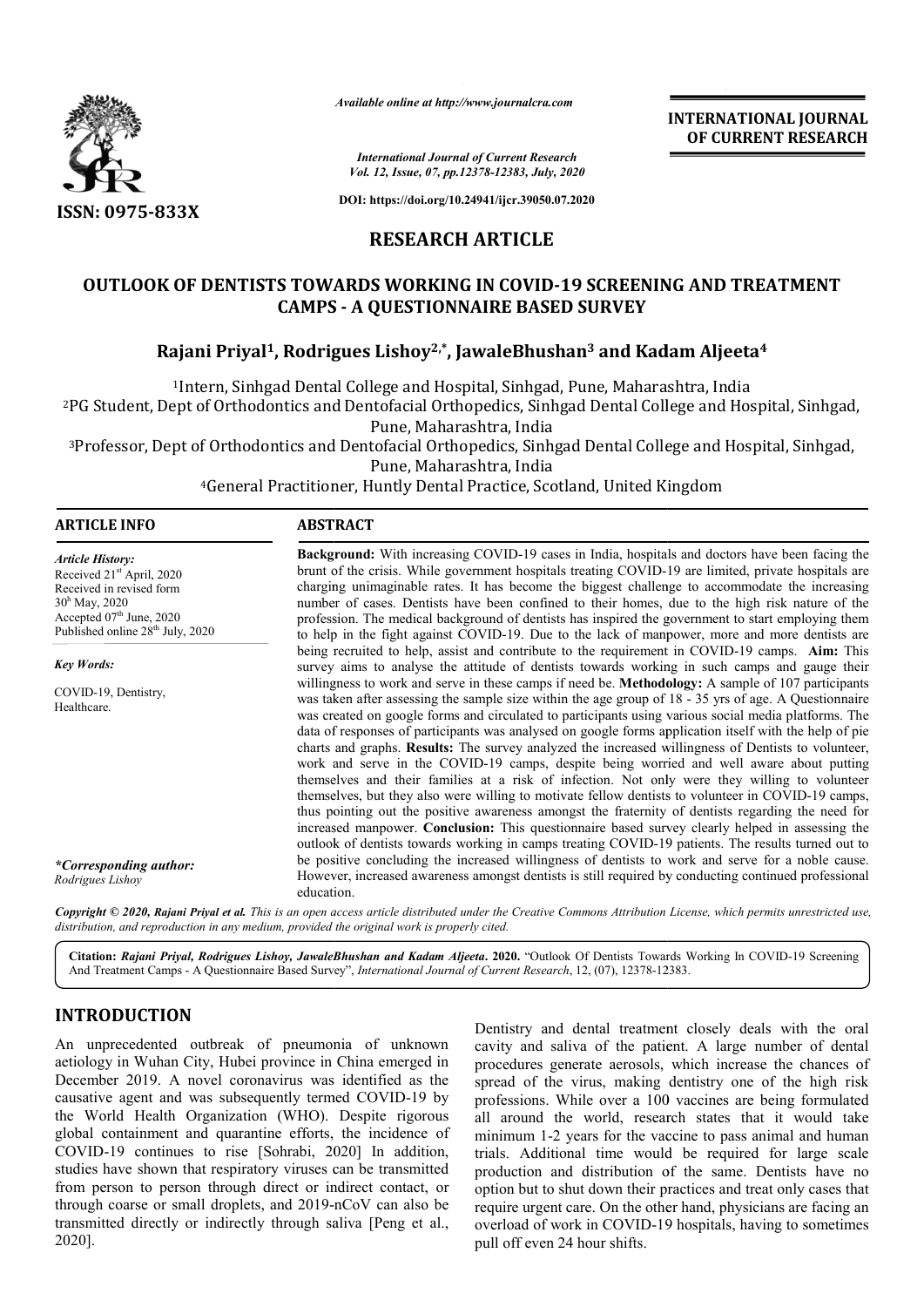Their shifts are in groups, and even if one person from the shift gets infected, the entire group has to be quarantined, decreasing the workforce even further. Dentists start patient management in the 3rd year of their 5 year course. They also practice disinfection routinely in clinics, and are familiar with all the precautions to be taken while wearing protective equipment. This puts them in a perfect position to serve as front line workers in the fight against COVID-19. Many tasks such as sample collection, routine health check up (temperature, blood pressure) , administrative tasks etc can be trusted with the dentists. Their already existing skills in patient management and their knowledge about medicine puts them in a higher priority list. The government has already started appealing to the dentists to join hospitals. This survey focuses on the outlook of the dentists towards working for the cause. It will help employers from government bodies to better analyse the steps that they can take to get more and more dentists to join.

**Aim:** To assess the outlook of dentists towards working in COVID-19 Screening and Treatment Camps.

#### **Objectives**

- To assess the willingness of dentists to work in COVID-19 screening and treatment
- To assess their fear of getting infected while working for coronavirus patients
- To assess the fear of dentists regarding spreading the infection to their families
- To assess the sectors of work most preferred by the dentists

# **METHODOLOGY**

A cross sectional study was conducted over a duration of 3 months. An online questionnaire was prepared using google forms. Appropriate permission was taken from the Scientific Advisory committee and Institutional ethics committee.

#### **Selection Criteria**

#### **Inclusion Criteria**

- Dentists who had completed their BDS degree and were willing to give informed consent.
- Dental students currently pursuing dentistry and who were willing to give informed consent

#### **Exclusion criteria**

- Anyone not from a dental background.
- Participants unwilling to give informed consent

#### **Sample Size - 101**

#### **Sample size calculation**

#### **METHOD**

A google form of the questionnaire was created to assess the attitude of dentists towards working for COVID-19 treatment and screening camps . The questionnaire along with a brief synopsis explaining the aims and objectives of the study was sent to the relevant ethical clearance committees. [3]Sample Size for Frequency in a Population Population size(for finite population correction factor or fpc)(N):1000000 Hypothesized % frequency of outcome factor in the population (p):93%+/-5 Confidence limits as % of 100(absolute  $+/-$ %)(d):5%

Design effect (for cluster surveys-DEFF):1

| Sample Size( $n$ ) for Various Confidence Levels |               |             |  |  |
|--------------------------------------------------|---------------|-------------|--|--|
| Confidence                                       | Level $(\% )$ | Sample Size |  |  |
| 95%                                              |               | 101         |  |  |
| 80%                                              |               | 43          |  |  |
| 90%                                              |               | 71          |  |  |
| 97%                                              |               | 123         |  |  |
| 99%                                              | 173           |             |  |  |
| 99.9%                                            |               | 282         |  |  |
| 99.99%                                           |               | 395         |  |  |
| Equation                                         |               |             |  |  |

Sample size n =  $[DEF*Np(1-p)]/ [(d2/Z21-\alpha/2*(N-1)+p*(1-p)]$ Results from OpenEpi, Version 3

After receiving clearance from the Scientific Advisory Committee and the Institutional Ethics Committee, the questionnaire was circulated amongst the participants. The participants were approached by the principal investigator and co-investigator via personal connections and whatsapp groups. The aims and objectives of the study were explained in a message accompanying the online questionnaire link. Informed consent was taken from all the participants before solving the questionnaire. Timely reminders were sent as well. The participation was completely voluntary and all the participants had an option of opting out of the study by not filling the questionnaire. The questionnaire consisted of a total of 12 questions. They were aimed to evaluate the attitude of the dentists, as well as their fear towards getting infected/infecting their families.

#### **Questionnaire**

The questions were a mix of multiple choice, short answer and checkbox type questions. After some questions about the informed consent, gender and age the following questions were asked:

| $_{1}$<br>Are you aware that due to lack of manpower, Dentists are being |  |  |
|--------------------------------------------------------------------------|--|--|
| recruited and called to serve in COVID-19 camps?                         |  |  |
| Do you think Dentists can be of any help in COVID - 19 camps?<br>2)      |  |  |
| Will you be willing to serve in COVID-19 camps if called?<br>3)          |  |  |
| Do you feel, by volunteering in COVID-19 camps, you might be at<br>4)    |  |  |
| the risk of getting infected?                                            |  |  |
| Do you feel, by working in COVID-19 camps, you might spread<br>5)        |  |  |
| the infection to your family members?                                    |  |  |
| Do you feel you might get infected by COVID-19 despite proper<br>6)      |  |  |
| usage of Personal Protective Equipment (PPE)?                            |  |  |
| 7)<br>What are your views on travelling home after COVID-19 duty?        |  |  |
| If posted in COVID-19 camps, which of the following sectors<br>8)        |  |  |
| would you like to be posted in? (Select all that apply)                  |  |  |
| Would the pay be an important factor in your decision?<br>9)             |  |  |
| 10) Do you feel all dentists should volunteer towards working in         |  |  |
| COVID-19 Screening and Treatment camps?                                  |  |  |
| 11) Do you feel it is the duty of a dentist to be serving in COVID-19    |  |  |
| camps?                                                                   |  |  |
| 12) Would you recommend and motivate your fellow dentist friends to      |  |  |
| volunteer in COVID-19 camps?                                             |  |  |

## **RESULTS**

**The results of this questionnaire based survey highlighted certain key features**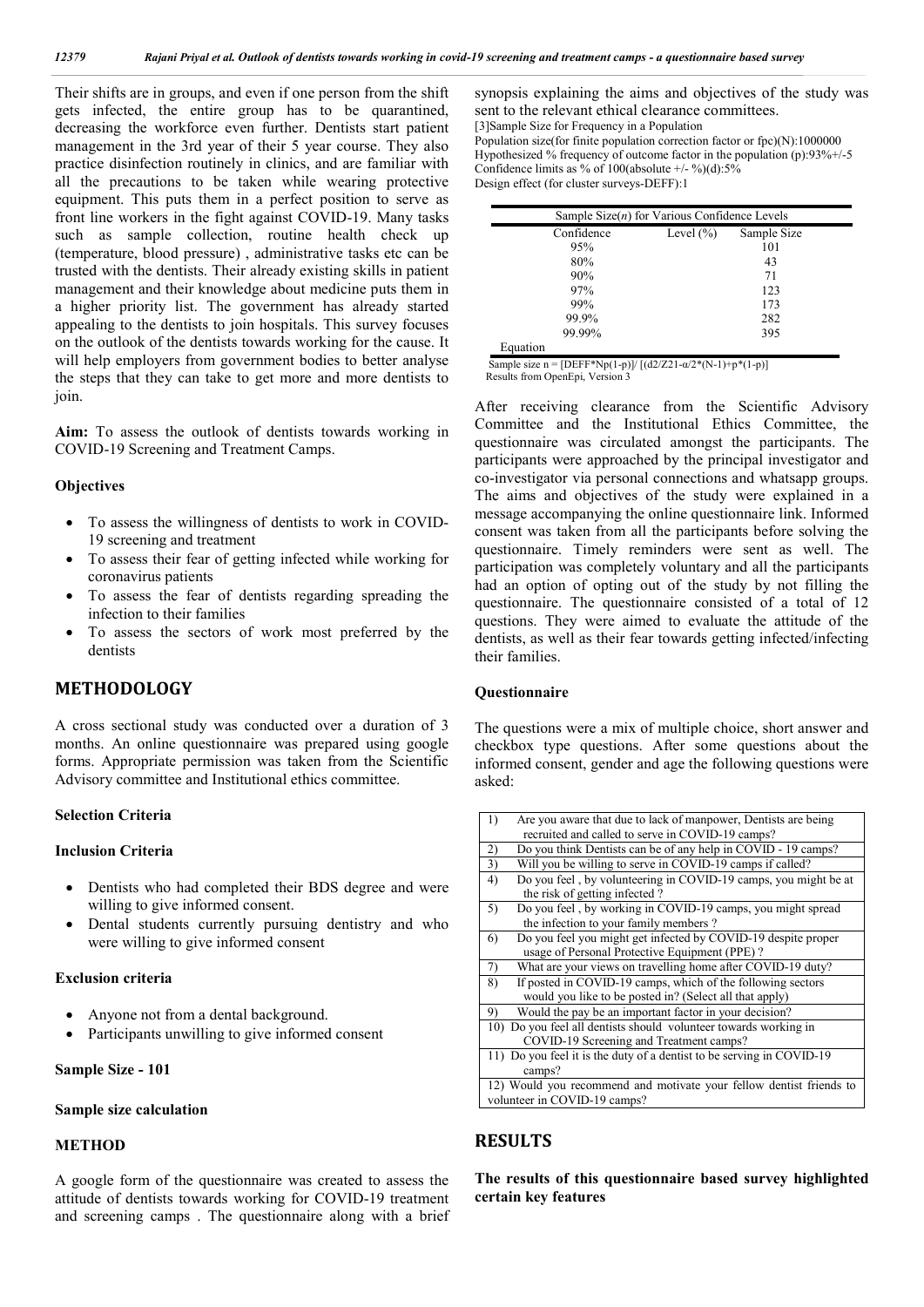- Majority of the participants were aware that Dentists are being recruited in COVID-19 treatment Hospitals and felt that they could be of help. They were even willing to volunteer for the same.
- Participants were worried about putting themselves and their families at a risk of infection while working in such hospitals, but were willing to work for the cause nevertheless.
- Their views were more or less divided regarding the effectiveness of Personal Protective Equipment, however, the majority still believed and agreed that they might get infected despite the appropriate use of personal protective equipment. recruited in COVID-19 treatment Hospitals and felt<br>ey could be of help. They were even willing to<br>eer for the same.<br>pants were worried about putting themselves and<br>milies at a risk of infection while working in such<br>ls, bu
- Most of the participants polled that they would prefer to stay near the Hospital itself instead of going back home after their duty hours which indicated that they were worried about carrying the infection home and transmitting the same to their family members.
- Majority of the participants expressed an interest in the sectors of administration, paperwork and patient education and counselling thus indicating their reluctance in working in the more clinical and infection prone sectors like swab collection and ICU duty.
- Their views were divided towards financial benefits being an important factor in their decision making process with a 55.2% vote for yes and 44.8% for no. This indicated that almost more than half of the partic participants would not mind working in COVID-19 camps, provided they were paid a good and decent salary.
- Maximum participants felt that all dentists should volunteer in COVID-19 camps and agreed that it was their duty to do so. They were also willing to motivate mind working in COVID-19 camps, provided they were<br>paid a good and decent salary.<br>Maximum participants felt that all dentists should<br>volunteer in COVID-19 camps and agreed that it was<br>their duty to do so. They were also wi pointing out the positive awareness amongst the fraternity of dentists regarding the requirement of increased manpower to fight against COVID-19.

#### **DISCUSSION**

Firstly, a sample size was estimated based on previous studies done related to the same topic. The sample size was calculated using OpenEpi Version 3. The sample size was estimated to be 101. A Questionnaire was then fabricated on Google Forms which was then circulated to the participants via various Whatsapp groups. Ethical clearance for the study was obtained from the Institutional Ethics committee. We got responses from 107 participants who filled the questionnaire and were willing to participate in the study after giving their consent. The consent of the participant was recorded on Google forms itself. After 107 participants filled the google questionnaire form, the data was collectively analyzed. The questionnaire The consent of the participant was recorded on Google forms itself. After 107 participants filled the google questionnaire form, the data was collectively analyzed. The questionnaire structure was segregated into two sect consent followed by general information of the patient.  $2<sup>nd</sup>$ , a few questions pertaining to the outlook of dentists towards working in COVID-19 treatment hospitals. On analyzing the data, we received informed consent from all 107 participants. The participants involved in the study belonged to various age groups ranging from 18 to 35 yrs. Maximum (72%) dentists were aware that the government is recruiting dentists to serve in COVID-19 hospitals (Fig. 1). When asked if the participants thought that they could be of any help in the COVID-19 camps, a whopping majority of 98.1% (Fig. 2) believed that they could. This goes to show the unanimity in the confidence of all dental professionals in their ability to be able to contribute. COVID-19 treatment hospitals. On analyzing the<br>ceived informed consent from all 107 participants.<br>pants involved in the study belonged to various age<br>ging from 18 to 35 yrs. Maximum (72%) dentists<br>that the government is re

On assessing their willingness to serve for the cause, there was again a majority of 83.2% (Fig 3), indicating that recruitment of dentists could be one of the major steps in the fight against coronavirus. When asked about whether they were worried about getting infected themselves, 60.7% of the particip agreed and 27.1% strongly agreed (Fig 4). 56.1% participants agreed and 20.6% participants strongly agreed that they felt they would possibly spread the infection to their family members (Fig 5). Next we assessed the attitude of the dentists towards the effectiveness of Personal Protective Equipment (Fig 6). We got a mixed response regarding this, which agreed and 27.1% strongly agreed (Fig 4). 56.1% participants agreed and 20.6% participants strongly agreed that they felt they would possibly spread the infection to their family members (Fig 5). Next we assessed the attit agreed, 43% agreed, 38.3% disagreed and 8.4% strongly agreed, 43% agreed, 38.3% disagreed and 8.4% strongly disagreed that they might get infected by COVID-19 despite proper use of Personal Protective Equipment. 83.2% of the participants polled that they would prefer to stay outside of their homes and near the hospital itself (Fig. 7). The proper use of Personal Protective Equipment. 83.2% of the participants polled that they would prefer to stay outside of their homes and near the hospital itself (Fig. 7). The participants were further asked to vote regardi choice when working in the camp. This was a checkbox type question where the participant had the liberty of choosing more choice when working in the camp. This was a checkbox type question where the participant had the liberty of choosing more than one answer. The options were - Oral Screening, Sample/Swab collection, Administration and paperwork, ICU and Wards, Patient Education and Counselling and Laboratory Work. Maximum votes were received for Administration and paperwork (60) followed closely by Patient Education and Counselling (58) (Fig. 8). 55.2% of the participants expressed that the financial benefits would not be a factor in their decision making process (Fig. 9). When asked whether all decision making process (Fig. 9). When asked whether all dentists should volunteer to work for COVID-19, 86.9% of the participants voted for yes (Fig. 10). A majority of participants participants voted for yes (Fig. 10). A majority of participants also agreed (22.6% strongly agreed and 52.8% agreed) that it is in fact the duty of dentists to step up during the crisis. ian a majority of 83.2% (Fig 3), indicating that recruitment dentists could be one of the major steps in the fight against conavirus. When asked about whether they were worried out getting infected themselves, 60.7% of the Sample/Swab collection, Administration and paperwork, ICU and Wards, Patient Education and Counselling and Laboratory Work. Maximum votes were received for Administration and paperwork (60) followed closely by Patient Educ

Lastly, 87.9% of the participants expressed that they would even help motivate other dentists to help for the cause. This Questionnaire based survey was an attempt to address all the crucial areas of concern a dentist might have pertaining to serve in COVID-19 camps if called. It helped in assessing the outlook of dentists towards various parameters concerning in fact the duty of dentists to step up during the crisis.<br>Lastly, 87.9% of the participants expressed that they would<br>even help motivate other dentists to help for the cause. This<br>Questionnaire based survey was an attempt 19 camps. More awareness needs to be created about recruitment of dentists to ensure an adequate workforce. Upto 19 camps. More awareness needs to be created about recruitment of dentists to ensure an adequate workforce. Upto 28% participants were unaware about it, if they are made aware the country would benefit from additional volunteers.



More awareness needs to be created about recruitment of dentists to ensure an adequate workforce. Upto 28% participants were unaware about it, if they are made aware the country would benefit from additional volunteers to ensure an adequate workforce. Upto 28% ants were unaware about it, if they are made aware the would benefit from additional volunteers.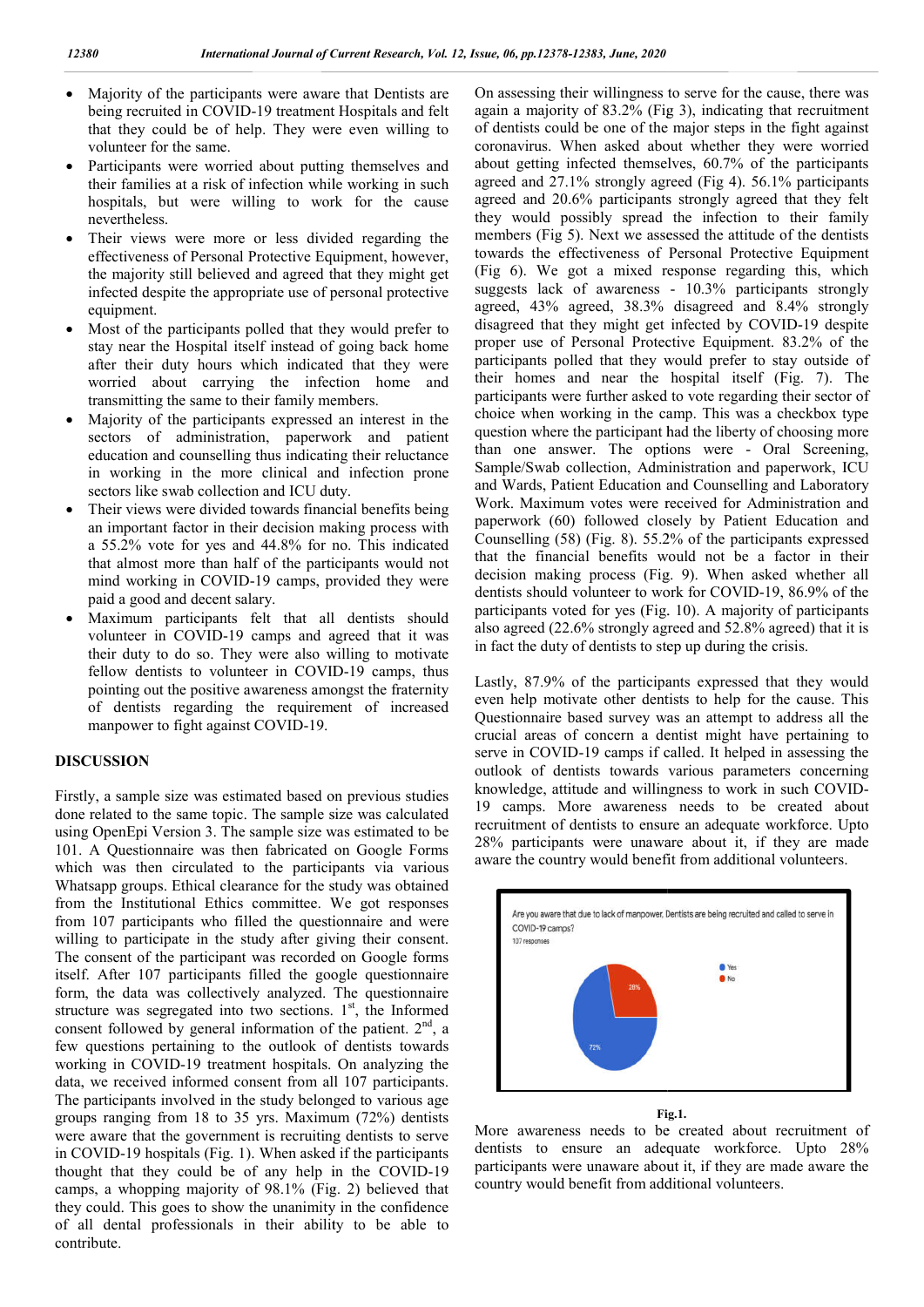

**Fig.2.**

This clear majority suggests a green signal toward towards steps in this direction



**Fig.3.**

This clear majority suggests a green signal towards steps in this direction.



**Fig.4.**

As seen in Fig. 3, a maximum of dentists were willing to work in COVID-19 hospitals, despite their fear of being infected (as shown in Fig. 4). It goes to show that dentists are willing to risk their own well being to help patients.









In a study by Kang Qi Ng et al, 85% of health care workers In a study by Kang Qi Ng et al, 85% of health care workers were exposed during an aerosol-generating procedure while wearing a surgical mask, and the remainder were wearing N95 masks. That none of the health care workers in this situation acquired infection suggests that surgical masks, hand hygiene, and other standard procedures protected them from being infected.[4] Emerging literature from China shows very low (or zero) rates of healthcare worker infections associated with tracheal intubation when PPE was appropriately used. Overall, there is evidence that the use of PPE does reduce rates of disease transmission and protects staff [Cook, 2020; Leung, 2020; Meng, 2020; Yao, 2020]. It is essential that this awareness is created among health care workers as it would help to alleviate their fears and result in more number of volunteers for the cause. wearing a surgical mask, and the remainder were wearing N95 masks. That none of the health care workers in this situation acquired infection suggests that surgical masks, hand hygiene, and other standard procedures protect 2020; Meng, 2020; Yao, 2020]. It is essential that this awareness is created among health care workers as it would help to alleviate their fears and result in more number of



**Fig. Fig.7.**

Majority of the participants preferred to stay near the camp.<br>This could be a possible outcome of their attempt to ensure the This could be a possible outcome of their attempt to ensure the safety of their family members.



**Fig. Fig.8.**

Willingness of dentists to work more in non clinical sectors confirms their fear of getting infected with the virus while working for patients directly. However, the other fields do not working for patients directly. However, the other fields do not remain completely unvoted which suggests that if delegated, they would definitely complete all the tasks assigned.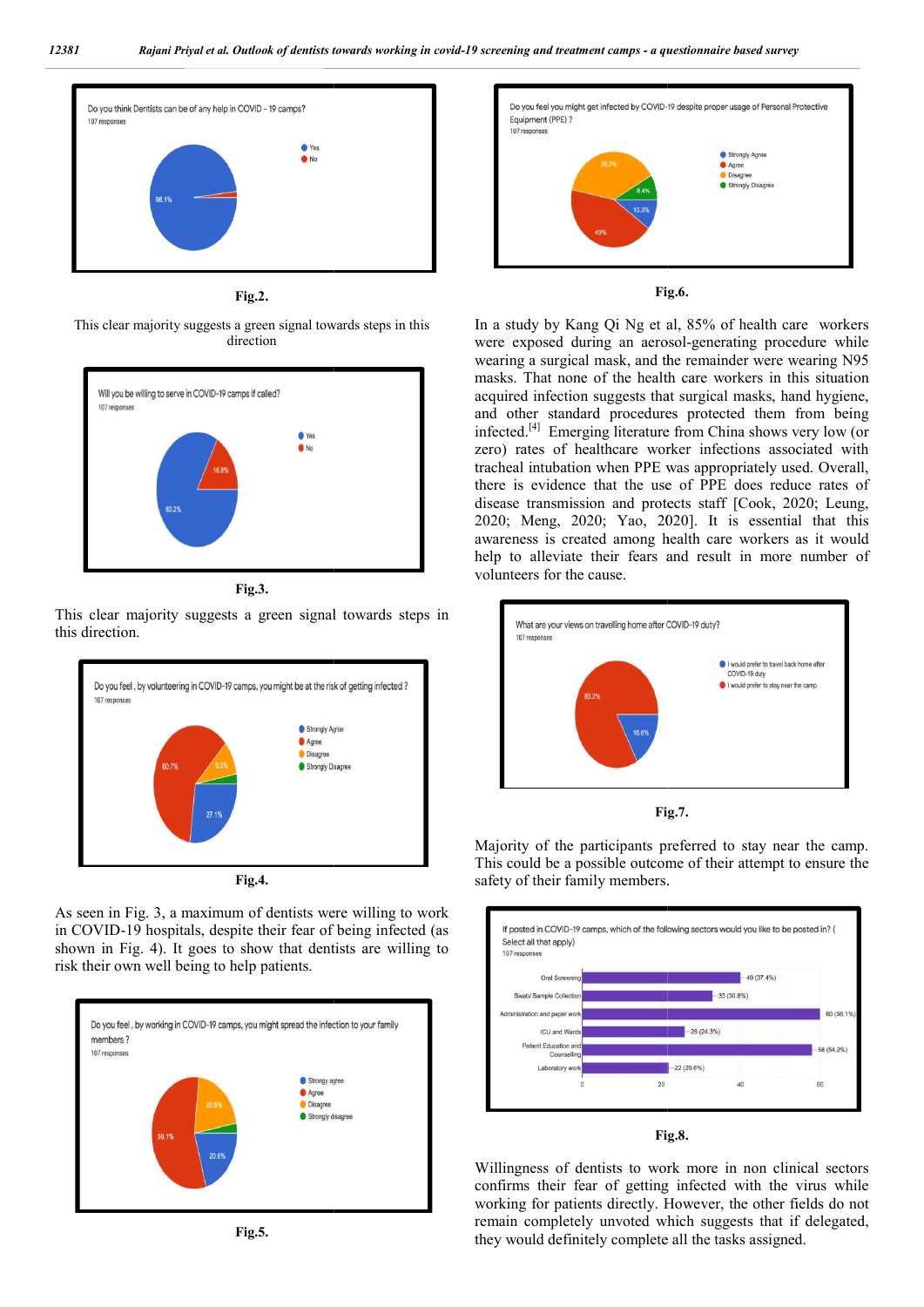

**Fig.9.**

With a 50-50 outlook about this, the government should definitely consider offering good financial benefits to volunteers.



**Fig.10.**



**Fig.11.**





As seen in Fig. 3, a maximum of dentists were willing to work in COVID-19 hospitals, despite their fear of being infected (as shown in Fig. 4). It goes to show that dentists are willing to risk their own well being to help patients. In a study by Kang Qi Ng et al, 85% of health care workers were exposed during

**19 are not proposed by the control in the sure of the sure of the sure of the sure of the sure of the sure of the sure of the sure of the sure of the sure of the sure of the sure of the sure of the sure of the sure of th** mask, and the remainder were wearing N95 masks. That none of the health care workers in this situation acquired infection suggests that surgical masks, hand hygiene, and other standard procedures protected them from being infected.<sup>[4]</sup> Emerging literature from China shows very low (or zero) rates of healthcare worker infections associated with tracheal intubation when PPE was appropriately used. Overall, there is evidence that the use of PPE does reduce rates of disease intubation when PPE was appropriately used. Overall, there is evidence that the use of PPE does reduce rates of disease transmission and protects staff [Cook, 2020; Leung, 2020; Meng, 2020; Yao, 2020]. It is essential that this awareness is created among health care workers as it would help to alleviate their fears and result in more number of volunteers for the cause. Majority of the participants preferred to stay near the camp. This could be a possible outcome of their attempt to ensure the safety of their family members. Willingness of dentists to work more in non clinical sectors confirms their fear of getting infected with the virus while working for patients directly. However, the other fields do not remain completely unvoted which suggests that if delegated, they would definitely complete all the tasks assigned. an aerosol-generating procedure while wearing a surgical mask, and the remainder were wearing N95 masks. That none of the health care workers in this situation acquired infection suggests that surgical masks, hand hygiene, created among health care workers as it would help to alleviate<br>their fears and result in more number of volunteers for the<br>cause. Majority of the participants preferred to stay near the<br>camp. This could be a possible outc trists to work more in non clinical sectors confirms their fear<br>getting infected with the virus while working for patients<br>ectly. However, the other fields do not remain completely<br>voted which suggests that if delegated, t

With a 50-50 outlook about this, the government should definitely consider offering good financial benefits to volunteers. A unanimous opinion suggests that if approached maximum dentists would be willing to help in hospitals treating coronavirus patients.

#### **Conclusion**

The Pandemic Of COVID -19 has created a panic Nationwide. Amidst this crisis, there has been an increased need and demand for more and more dentists to step in and volunteer to help the health care professionals working round the clock to serve the country. This questionnaire based survey clearly helped in assessing the outlook of dentists towards working in camps treating COVID-19 patients. The results turned out to be positive concluding the increased willingness of dentists to work and serve for the noble cause. However, increased awareness amongst dentists is still required by continued professional education among dentists in India to improve their knowledge towards working and serving in COVID hence averting negative attitudes and promoting increased willingness to serve for the country's most dire need. r more and more dentists to step in and volunteer to<br>ealth care professionals working round the clock to<br>country. This questionnaire based survey clearly<br>ssessing the outlook of dentists towards working in ating COVID-19 patients. The results turned out to<br>e concluding the increased willingness of dentists to<br>serve for the noble cause. However, increased<br>amongst dentists is still required by continued<br>al education among dent

### **Acknowledgement**

We thank all the Participants for their contribution towards this survey, by helping us with their valuable inputs and insights while filling up and submitting the questionnaire. negative attitudes and promoting increased<br>serve for the country's most dire need.<br>**he Participants** for their contribution towards this<br>lping us with their valuable inputs and insights<br>pand submitting the questionnaire.<br>

# **REFERENCES**

- Cook TM. 2020. Personal protective equipment during the coronavirus disease (COVID) 2019 pandemic review. Anaesthesia. Jan 1.
- Leung NH, Chu DK, Shiu EY, Chan KH, McDevitt JJ, Hau BJ, Yen HL, Li Y, Ip DK, Peiris JM, Seto WH.2020. BJ, Yen HL, Li Y, Ip DK, Peiris JM, Seto WH.2020. Respiratory virus shedding in exhaled breath and efficacy of face masks. Nature medicine. May;26(5):676-80.
- Meng L, Qiu H, Wan L, Ai Y, Xue Z, Guo Q, Deshpande R, Zhang L, Meng J, Tong C, Liu H. 2020. Intubation and Ventilation amid the COVID-19 OutbreakWuhan's Experience. Anesthesiology: The Journal of the American Society of Anesthesiologists. Jun 1;132(6):1317-32. Society of Anesthesiologists. Jun 1;132(6):1317-32.